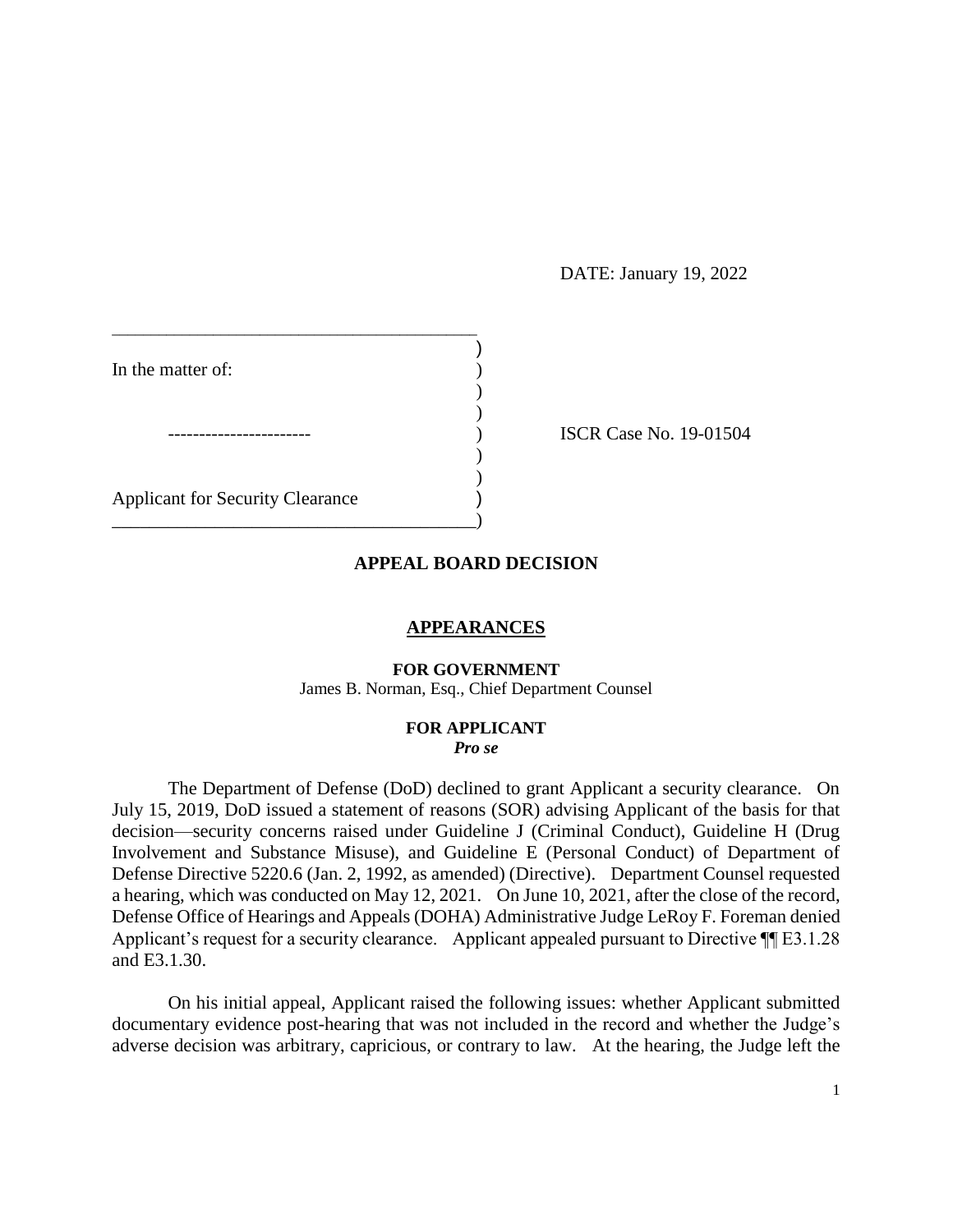78. In his decision, the Judge noted Applicant did not submit any additional matters. In his appeal brief, Applicant contended that he submitted matters on May 20, 2021; he forwarded with his appeal approximately nine documents that he asserted had been emailed to the Judge. Following our review of the record, we determined that the documents submitted on appeal 2021, we remanded the case to the Judge to reopen the record to provide Applicant an opportunity record open until May 21, 2021, for Applicant to submit additional matters. Tr. at 71-72 and 77 supported Applicant's claim that he submitted matters the Judge did not receive. On September, to submit additional evidence.

 Upon remand, the Judge searched his email account and found the email sent by Applicant on May 20, 2021, with attachments. By email of September 25, 2021, the Judge notified Applicant until October 1, 2021, to submit any additional materials for consideration. The Judge Applicant's email of May 20, 2021. On October 14, 2021, he issued his Decision on Remand, again denying Applicant's request for a security clearance. Applicant appealed pursuant to Directive ¶¶ E3.1.28 and E3.1.30. He asserts that he did not receive the Judge's email of September 25, 2021, that he was unaware of the opportunity to submit additional evidence, and Applicant that he would consider the additional evidence submitted on May 20, 2021, and gave did not receive any additional documents and admitted six documents that were attached to that the Judge did not consider all the evidence submitted on May 20, 2021.

 Although we are generally precluded from considering new material, we will consider new evidence insofar as it bears upon questions of due process or jurisdiction. *See, e.g.*, ISCR Case submitted documents that were not received, we generally examine the record and the briefs to see whether there is any support for this claim. *See, e.g.*, ISCR Case No. 15-03712 at 2 (App. Bd. submitted to the Judge by email of May 20, 2021: those documents include three letters of reference, two photographs, pages from his response to interrogatories, a certificate of completion of an anger management course, a document showing completion of an alcohol safety program, and a certificate of his child's dedication ceremony. Upon remand, the Judge admitted six documents, one of which is a duplicate. Said differently, Applicant asserts that four documents he submitted were not considered. The record tends to support Applicant's claim that he No. 17-01472 at 2 (App. Bd. Aug. 6, 2018). In resolving cases in which applicants claim to have Jan. 11, 2018). In both appeals, Applicant has submitted nine documents that he asserts were submitted matters the Judge did not consider.

 the Judge to reopen the record to ensure all of the post-hearing exhibits are included in the record and to provide Applicant an opportunity to submit additional evidence. As provided in Directive ¶ E3.1.35, the Judge shall, upon remand, issue a new decision in the case. The Board retains no continuing jurisdiction over a remanded decision. However, a decision issued after remand may Based on the above, we conclude the best course of action is to again remand the case to be appealed pursuant to Directive ¶¶ E3.1.28. to E3.1.35. *See* Directive ¶ E3.1.35.